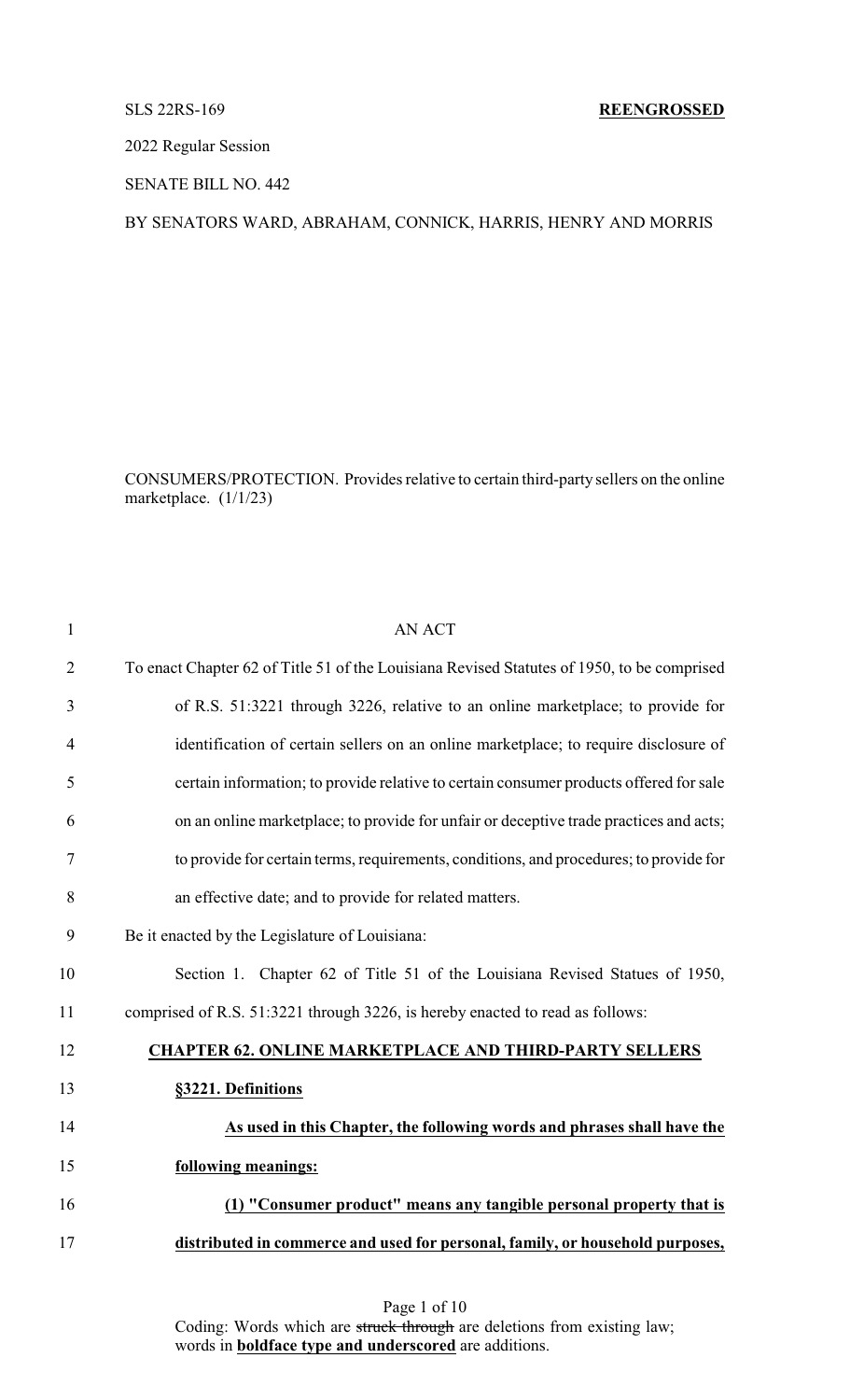| 1              | including any property intended to be attached to or installed in any real         |
|----------------|------------------------------------------------------------------------------------|
| $\overline{2}$ | property without regard to whether it is attached or installed.                    |
| 3              | (2) "High-volume third-party seller" means a participant on an online              |
| 4              | marketplace's platform who is a third-party seller and who has entered into two    |
| 5              | hundred or more discrete sales or transactions of new or unused consumer           |
| 6              | products in any twelve-month period during the previous twenty-four months,        |
| 7              | which result in an aggregate total of five thousand dollars or more in total gross |
| 8              | revenue. For purposes of calculating the number of discrete sales or               |
| 9              | transactions or the aggregate gross revenues, an online marketplace shall be       |
| 10             | required only to count sales or transactions made through the online               |
| 11             | marketplace and for which payment was processed by the online marketplace,         |
| 12             | either directly or through its payment processor.                                  |
| 13             | (3) "Online marketplace" means any person or entity that operates a                |
| 14             | consumer-directed electronically based or accessed platform that meets all of      |
| 15             | the following criteria:                                                            |
| 16             | (a) Has features that allow for, facilitate, or enable third-party sellers to      |
| 17             | engage in the sale, purchase, payment, storage, shipping, or delivery of a         |
| 18             | consumer product in this state.                                                    |
| 19             | (b) Is used by one or more third-party sellers for such purposes.                  |
| 20             | (c) Has a contractual or similar relationship with consumers governing             |
| 21             | their use of the platform to purchase consumer products.                           |
| 22             | (4) "Seller" means a person who sells, offers to sell, or contracts to sell        |
| 23             | a consumer product through an online marketplace platform.                         |
| 24             | (5) "Third-party seller" means any seller, independent of an online                |
| 25             | marketplace, who sells, offers to sell, or contracts to sell a consumer product in |
| 26             | this state through an online marketplace. Third-party seller shall not include     |
| 27             | either of the following:                                                           |
| 28             | (a) A seller who operates the online marketplace's platform.                       |
| 29             | (b) A business entity that has made available to the general public the            |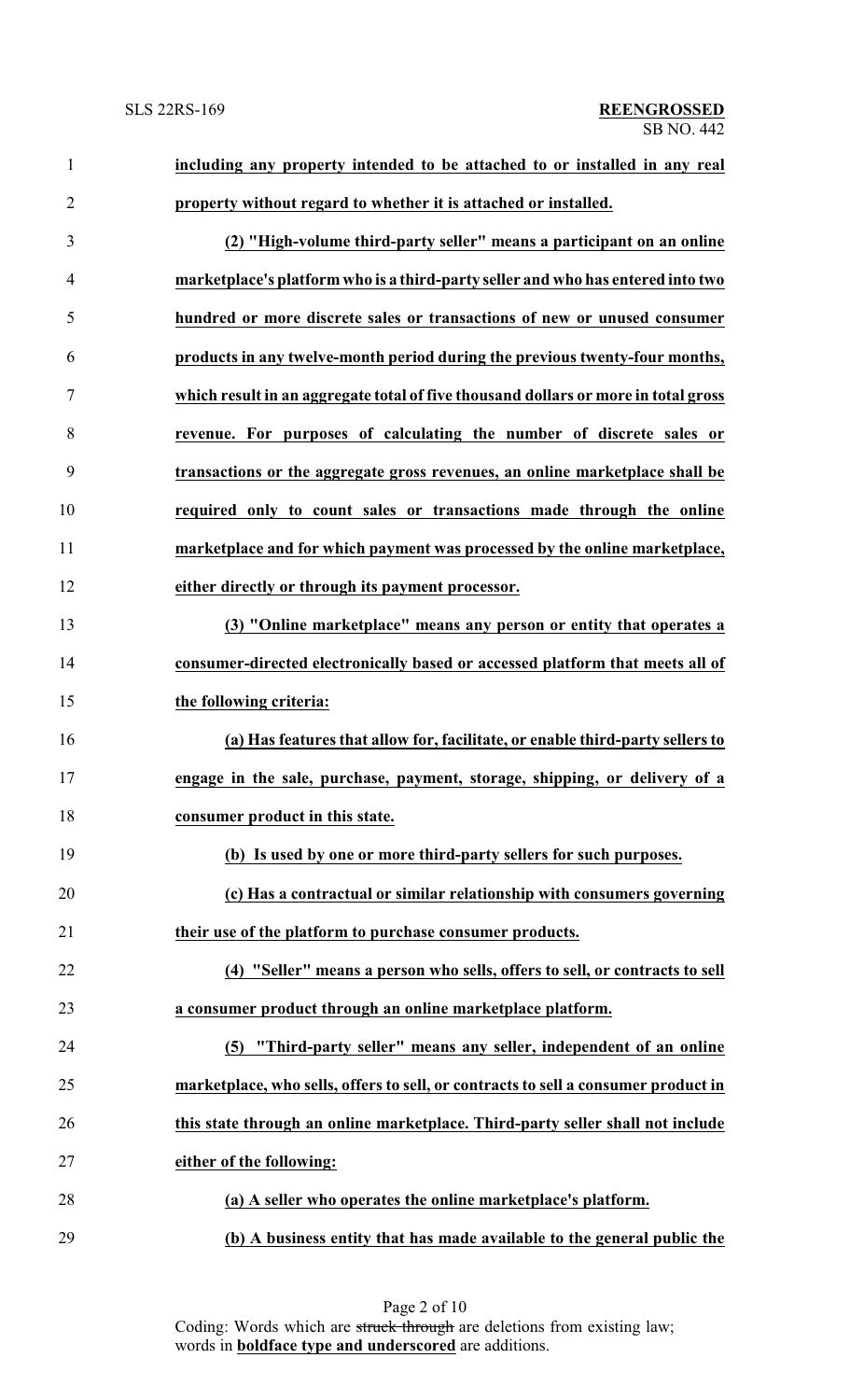| $\mathbf{1}$   | entity's name, business address, and working contact information; an ongoing    |
|----------------|---------------------------------------------------------------------------------|
| $\overline{2}$ | contractual relationship with the online marketplace to provide the online      |
| $\overline{3}$ | marketplace with the manufacture, distribution, wholesaling, or fulfillment of  |
| $\overline{4}$ | shipments of consumer products; and provided to the online marketplace          |
| 5              | identifying information which has been verified in accordance with this         |
| 6              | Chapter.                                                                        |
| 7              | (6) "Verify" means to confirm information provided to an online                 |
| $8\,$          | marketplace pursuant to this Chapter, which may include the use of one or       |
| 9              | more methods that enable the online marketplace to reliably determine that any  |
| 10             | information and documents provided are valid, corresponding to the seller or    |
| 11             | an individual acting on the seller's behalf, not misappropriated, and not       |
| 12             | falsified.                                                                      |
| 13             | §3222. Collection and verification of information by online marketplace         |
| 14             | A.(1) An online marketplace shall require that any high-volume                  |
| 15             | third-party seller on the online marketplace's platform provide the online      |
| 16             | marketplace with all of the following information not later than ten days after |
| 17             | qualifying as a high-volume third-party seller on the platform:                 |
| 18             | (a) The bank account number of the high-volume third-party seller, or           |
| 19             | if the high-volume third-party seller does not have a bank account, the name of |
| 20             | the payee for payments issued by the online marketplace to the high-volume      |
| 21             | third-party seller. The high-volume third-party seller shall provide the bank   |
| 22             | account or payee information directly to the online marketplace or to a         |
| 23             | third-party contracted by the online marketplace to maintain such information,  |
| 24             | provided that the online marketplace is able to obtain the information on       |
| 25             | demand from the other third-party.                                              |
| 26             | (b) The high-volume third-party seller's contact information, including         |
| 27             | but not limited to the following information:                                   |
| 28             | (i) If the high-volume third-party seller is an individual, the individual's    |
| 29             | name.                                                                           |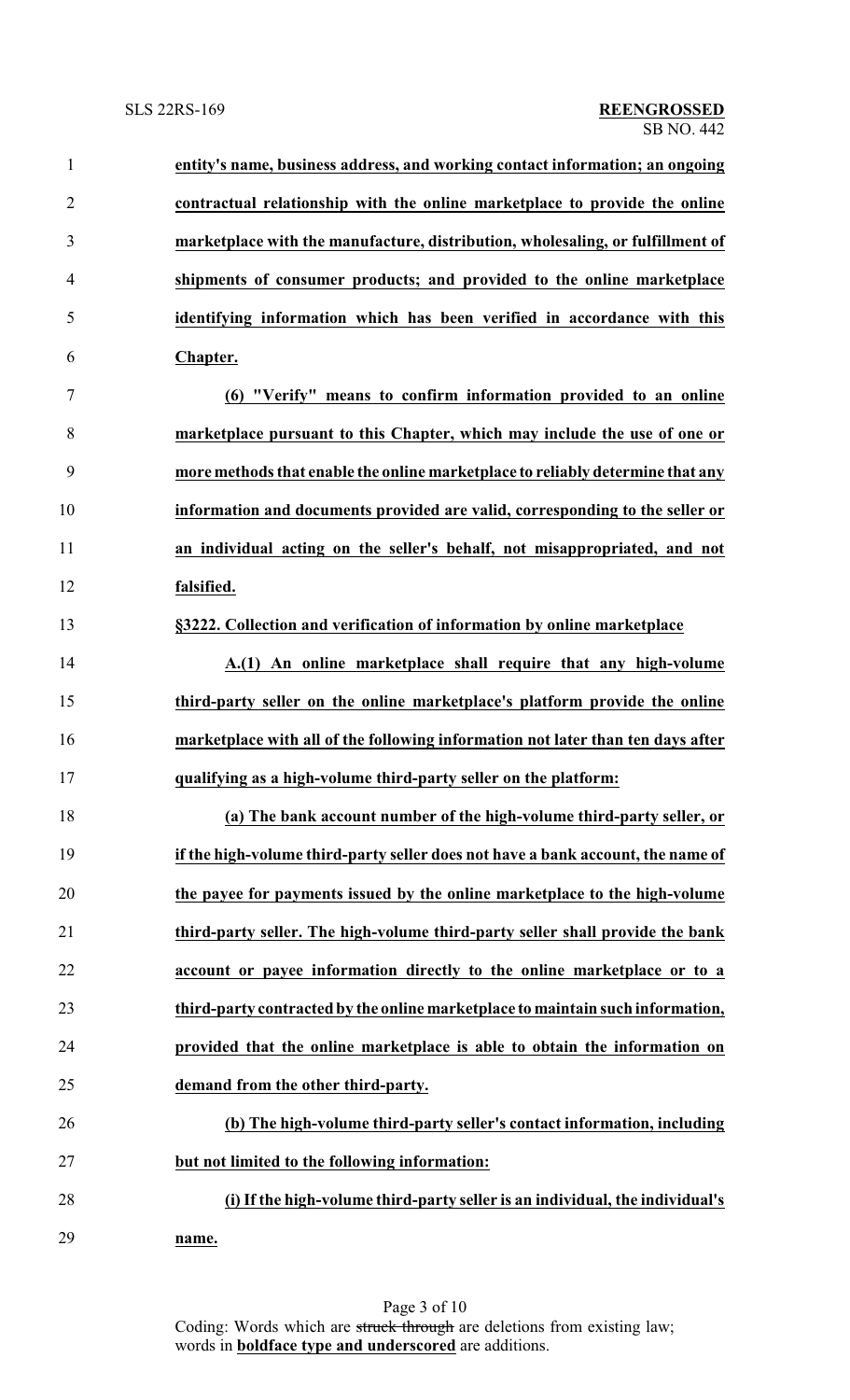| $\mathbf{1}$   | (ii) If the high-volume third-party seller is not an individual, either a        |
|----------------|----------------------------------------------------------------------------------|
| $\overline{2}$ | copy of a valid government issued identification for an individual acting on     |
| 3              | behalf of a high-volume third-party seller or a copy of a valid government       |
| $\overline{4}$ | issued record or tax document that includes the business name and physical       |
| 5              | address of the high-volume third-party seller.                                   |
| 6              | (c) A business tax identification number of the high-volume third-party          |
| $\tau$         | seller, or if the high-volume third-party seller does not have a business tax    |
| 8              | identification number, a taxpayer identification number.                         |
| 9              | (d) A current working phone number and electronic mail address for the           |
| 10             | high-volume third-party seller.                                                  |
| 11             | (2)(a) Periodically, but not less than annually, an online marketplace           |
| 12             | shall notify each high-volume third-party seller on the online marketplace's     |
| 13             | platform of the requirement to update information collected pursuant to this     |
| 14             | Section.                                                                         |
| 15             | (b) An online market place shall require any high-volume third-party             |
| 16             | seller to electronically certify whether the high-volume third-party seller has  |
| 17             | submitted updated information not later than ten days after receiving an annual  |
| 18             | notice.                                                                          |
| 19             | If the high-volume third-party seller does not provide the<br>(c)                |
| 20             | information or certification required by this Subsection, the online marketplace |
| 21             | shall, after providing the high-volume third-party seller with written or        |
| 22             | electronic notice and an opportunity to provide the information or certification |
| 23             | within ten days after issuance of the notice, suspend the sales activity of the  |
| 24             | high-volume third-party seller until the certification is completed by the       |
| 25             | high-volume third-party seller.                                                  |
| 26             | B.(1) Except as provided in Paragraph (2) of this Subsection, an online          |
| 27             | marketplace shall verify the information and any changes to the information      |
| 28             | collected pursuant to this Section within ten days after collecting the data.    |
| 29             | (2) If a high-volume third-party seller provides a copy of a valid               |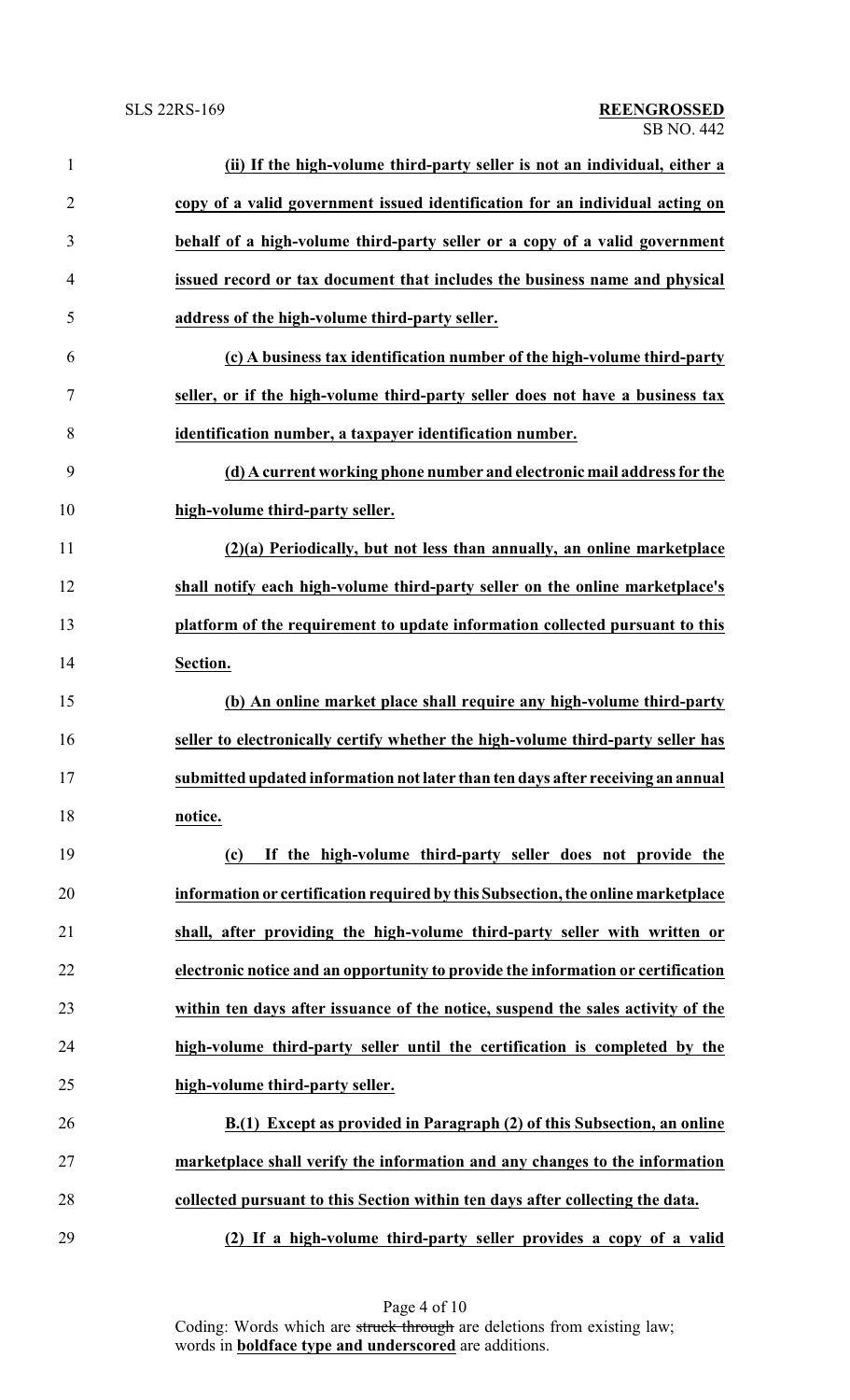| $\mathbf{1}$   | government issued tax document, any information contained in the document          |
|----------------|------------------------------------------------------------------------------------|
| $\overline{2}$ | shall be presumed to be verified as of the date of issuance of the document.       |
| 3              | §3223. Data; limitation; security                                                  |
| 4              | A. Any data that is collected to comply with any requirement of this               |
| 5              | Chapter may not be used for any other purpose except as required by law.           |
| 6              | B. An online marketplace shall implement and maintain reasonable                   |
| 7              | security procedures and practices, including administrative, physical, and         |
| 8              | technical safeguards, appropriate to the nature of the data and the purposes for   |
| 9              | which the data will be used, to protect the data collected to comply with the      |
| 10             | requirements of this Chapter from unauthorized use, disclosure, access,            |
| 11             | destruction, or modification.                                                      |
| 12             | §3224. Online marketplace; disclosure requirements of sellers; exceptions          |
| 13             | A. An online marketplace shall require any high-volume third-party                 |
| 14             | seller that has an aggregate total of twenty thousand dollars or more in annual    |
| 15             | gross revenues on the online marketplace to provide the contact information of     |
| 16             | the high-volume third-party seller, including but not limited to the following     |
|                | identifiable information:                                                          |
| 18             | (1) The full name of the high-volume third-party seller, which may                 |
| 19             | include the high-volume third-party seller's name or company name, or the          |
| 20             | name by which the high-volume third-party seller or company operates on the        |
| 21             | online marketplace.                                                                |
| 22             | (2) The physical address of the high-volume third-party seller.                    |
| 23             | (3) Contact information for the high-volume third-party seller to allow            |
| 24             | for the direct, unhindered communication with the high-volume third-party          |
| 25             | seller by users of the online marketplace, including but not limited to any of the |
| 26             | following:                                                                         |
| 27             | (a) A current working phone number.                                                |
| 28             | (b) A current working electronic mail address.                                     |
| 29             | (c) Other means of direct electronic messaging, provided to the                    |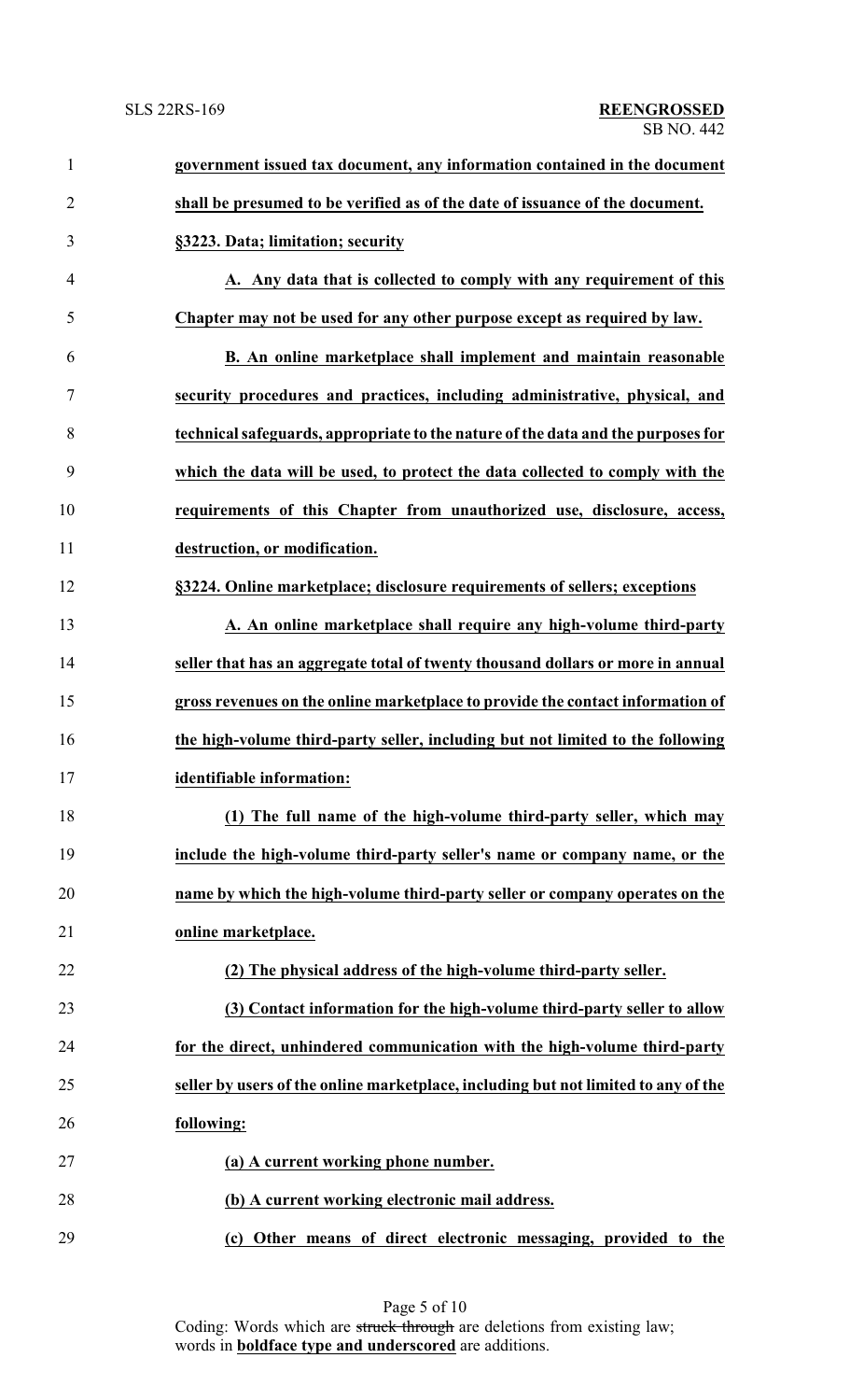| $\mathbf{1}$   | high-volume third-party seller by the online marketplace, provided this            |
|----------------|------------------------------------------------------------------------------------|
| $\overline{2}$ | requirement shall not prevent an online marketplace from monitoring                |
| 3              | communications between high-volume third-party sellers and users of the online     |
| 4              | marketplace for fraud, abuse, or spam.                                             |
| 5              | B. An online marketplace shall disclose the information required in                |
| 6              | Subsection A of this Section to consumers in a conspicuous manner in an order      |
| 7              | confirmation message or other document or communication made to the                |
| 8              | consumer after a purchase is finalized and in the consumer's account               |
| 9              | transaction history.                                                               |
| 10             | C. If the high-volume third-party seller uses a different seller to supply         |
| 11             | the consumer product to the consumer, upon purchase, and upon the request          |
| 12             | of an authenticated purchaser, the seller that supplies the consumer product to    |
| 13             | the purchaser shall disclose the information required in Subsection A of this      |
| 14             | Section to the purchaser.                                                          |
| 15             | D.(1) Upon the request of a high-volume third-party seller, an online              |
| 16             | marketplace may provide a partial disclosure of the information required by        |
| 17             | <b>Subsection A of this Section as follows:</b>                                    |
| 18             | (a) If the high-volume third-party seller demonstrates to the online               |
| 19             | marketplace that the seller does not have a business address and has only a        |
| 20             | residential street address, or as a combined business and residential address, the |
| 21             | online marketplace may disclose only the country and, if applicable, the state     |
| 22             | where the high-volume third-party seller resides. The online marketplace may       |
| 23             | inform consumers that there is no business address available for the high-         |
| 24             | volume third-party seller and that consumer inquires may be submitted to the       |
| 25             | high-volume third-party seller's phone, electronic mail address, or other          |
| 26             | electronic messaging provided to the seller by the online marketplace.             |
| 27             | (b) If a high-volume third-party seller certifies to the online marketplace        |
| 28             | that the high-volume third-party seller is a business that has a physical address  |
| 29             | for product returns, the online marketplace may disclose the high-volume           |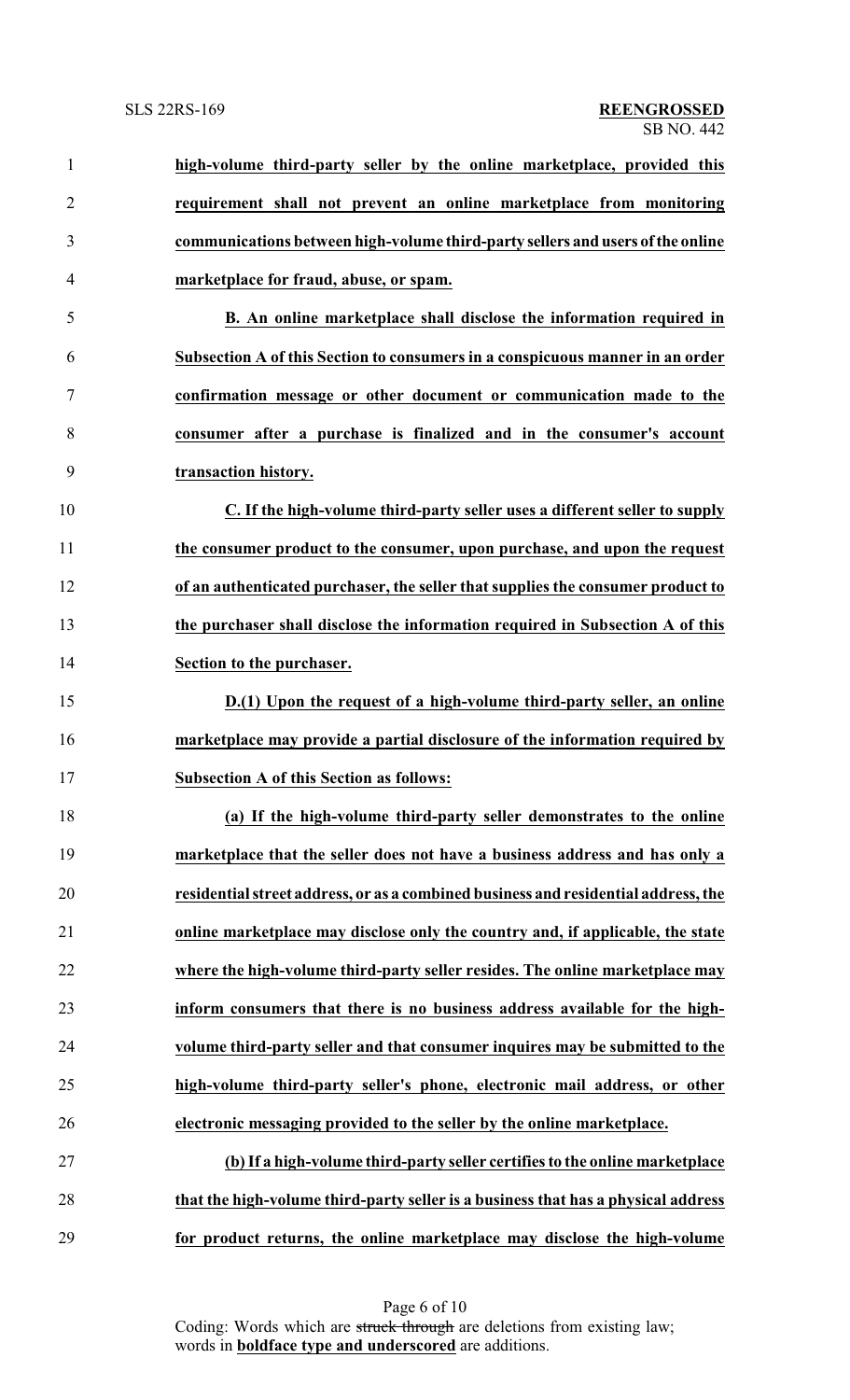| 1              | third-party seller's physical address for product returns.                          |
|----------------|-------------------------------------------------------------------------------------|
| $\overline{2}$ | (c) If a high-volume third-party seller certifies to the online marketplace         |
| 3              | that the high-volume third-party seller does not have a phone number other          |
| $\overline{4}$ | than a personal phone number, the online marketplace shall inform consumers         |
| 5              | that there is no phone number available for the seller and that consumer            |
| 6              | inquiries should be submitted to the seller's electronic mail address or other      |
| $\tau$         | means of electronic messaging provided to the seller by the online marketplace.     |
| $8\,$          | (2) If an online marketplace becomes aware that a high-volume                       |
| 9              | third-party seller has made a false representation to the online marketplace in     |
| 10             | order to justify partial disclosure of information required under this Section or   |
| 11             | that a high-volume third-party seller who has requested and has received a          |
| 12             | provision for a partial disclosure has not provided responsive answers within       |
| 13             | a reasonable time to consumer inquiries submitted to the high-volume third-         |
| 14             | party seller's contact information, the online marketplace shall, after providing   |
| 15             | the seller with written or electronic notice and an opportunity to respond not      |
| 16             | later than ten days after the issuance of such notice, suspend any future sales of  |
| 17             | the seller unless the seller consents to the disclosure of the identity information |
| 18             | required under this Chapter.                                                        |
| 19             | E. An online marketplace shall disclose to consumers in a clear and                 |
| 20             | conspicuous manner on the product listing of any high-volume third-party seller     |
| 21             | a reporting mechanism that allows for electronic and telephonic reporting of        |
| 22             | suspicious marketplace activity to the online marketplace.                          |
| 23             | §3225. Unfair or deceptive trade practice or act; online marketplace sellers;       |
| 24             | identification; violations                                                          |
| 25             | Any violation of this Chapter shall be a deceptive and unfair trade                 |
| 26             | practice and shall subject the online marketplace to any and all actions and        |
| 27             | penalties provided for in the Unfair Trade Practices and Consumer Protection        |
| 28             | Law, R.S. 51:1401 et seq., excluding private rights of action as provided in R.S.   |
| 29             | 51:1409 and 1409.1.                                                                 |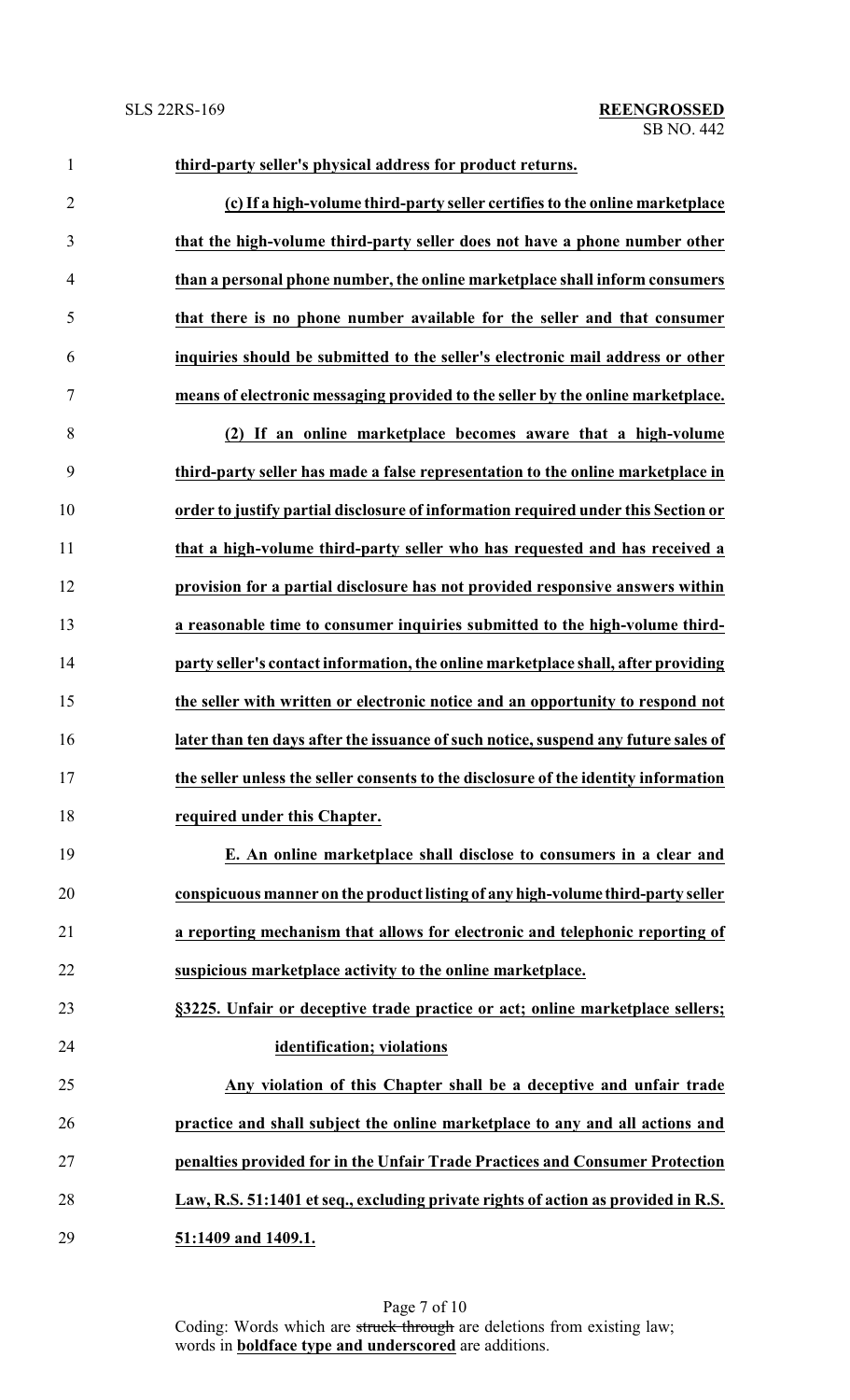|                | §3226. Preemption                                                                          |
|----------------|--------------------------------------------------------------------------------------------|
| $\overline{2}$ | No political subdivision may establish, mandate, or otherwise require an                   |
| 3              | online marketplace to collect or verify information from a high-volume                     |
| $\overline{4}$ | third-party seller or disclose information to a consumer on a one-time or                  |
| 5              | ongoing basis.                                                                             |
| 6              | Section 2. This Act shall become effective on January 1, 2023; if vetoed by the            |
| 7              | governor and subsequently approved by the legislature, this Act shall become effective on  |
| 8              | the day following such approval by the legislature or January 1, 2023, whichever is later. |

The original instrument was prepared by Xavier Alexander. The following digest, which does not constitute a part of the legislative instrument, was prepared by Cheryl Serrett.

SB 442 Reengrossed 2022 Regular Session Ward

DIGEST

Proposed law defines the following terms:

- (1) "Consumer product" means any tangible personal property that is distributed in commerce and used for personal, family, or household purposes, including any property intended to be attached to or installed in any real property without regard to whether it is attached or installed.
- (2) "High-volume third-party seller" means a participant in an online marketplace's platform who is a third-party seller and who has entered into 200 or more discrete sales or transactions of new or unused consumer products in any 12-month period during the previous 24 months, which results in an aggregate total of \$5,000 or more in total gross revenue. For purpose of calculating the number of discrete sales or transactions or the aggregate gross revenues, an online marketplace shall only be required to count sales or transactions made through the online marketplace and for which payment was processed by the online marketplace, either directly or through its payment processor.
- (3) "Online marketplace" means any person or entity that operates a consumer-directed electronically based or accessed platform that:
	- (a) Has features that allow for, facilitate, or enable third-party sellers to engage in the sale, purchase, payment, storage, shipping, or delivery of a consumer product in this state;
	- (b) Is used by one or more third-party sellers for such purposes; and
	- (c) Has a contractual or similar relationship with consumers governing their use of the platform to purchase consumer products.
- (4) "Seller" means a person who sells, offers to sell, or contracts to sell a consumer product through an online marketplace platform.
- (5) "Third-party seller" means any seller, independent of an online marketplace, who sells or contracts to sell a consumer product in Louisiana through an online

Page 8 of 10

Coding: Words which are struck through are deletions from existing law; words in **boldface type and underscored** are additions.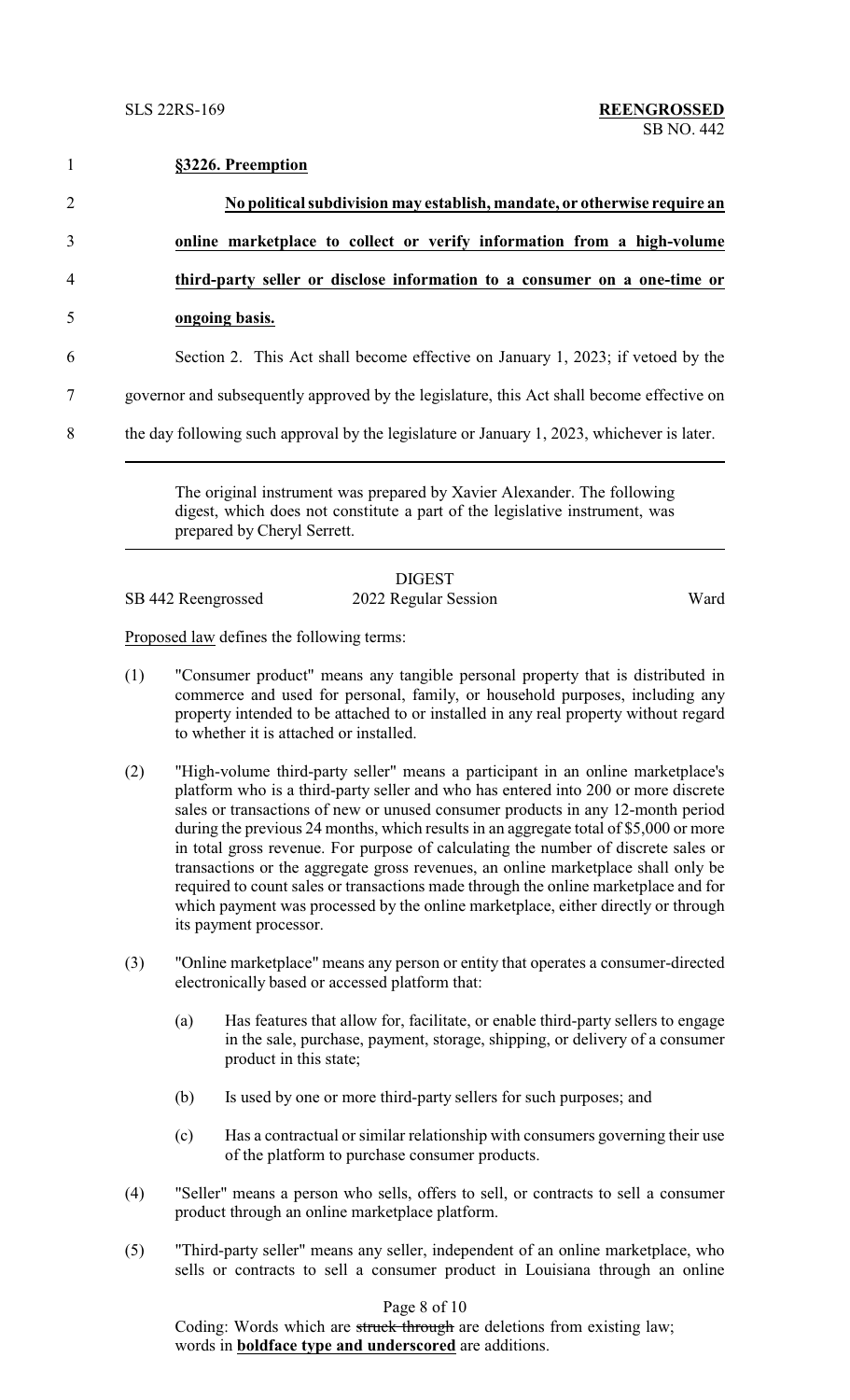marketplace. Third-party seller does not include the following:

- (a) A seller who operates the online marketplace's platform; or
- (b) A business entity that has:
	- (i) Made available to the general public the entity's name, business address, and working contact information;
	- (ii) An ongoing contractual relationship with the online marketplace to provide the online marketplace with the manufacture, distribution, wholesaling, or fulfillment of shipments of consumer products; and
	- (iii) Provided to the online marketplace identifying information which has been verified in accordance with proposed law.
- (6) "Verify" means to confirm information provided to an online marketplace pursuant to proposed law, which may include the use of one or more methods that enable the online marketplace to reliably determine that any information and documents provided are valid, corresponding to the seller or an individual acting on the seller's behalf, not misappropriated, and not falsified.

Proposed law provides that an online market place shall require a high-volume third-party seller to provide the following information no later than 10 days:

- (1) A bank account number, in the absence of a bank account, the name of payee for payments issued by the online marketplace. The bank account or payee information may be provided directly to the online marketplace or to a third-party contracted by the online marketplace.
- (2) Contact information for high-volume third-party sellers, including the following:
	- (a) The individual's name if the high-volume third-party seller is an individual.
	- (b) If the individual is not a high-volume third-party seller, the following shall be provided:
		- (i) Copy of a valid government issued identification; or
		- (ii) A copy of a valid government issued record or tax document.

(3) A current working phone number and email address.

Proposed law provides that periodically, but not less than annually, an online marketplace shall notify a high-volume third-party seller on its platform to keep all required information current.

Proposed law provides that an online market place shall require a high-volume third-party seller to electronically certify whether the high-volume third-party seller has changed information no later than 10 days after receiving an annual notice.

Proposed law provides that if the high-volume third-party seller does not provide the information or certification required, the online marketplace shall, after first providing the seller with written notice, suspend any further sales activity of the seller.

Proposed law provides that within 10 days of receiving the information from sellers the marketplace shall verify the information collected.

Page 9 of 10 Coding: Words which are struck through are deletions from existing law; words in **boldface type and underscored** are additions.